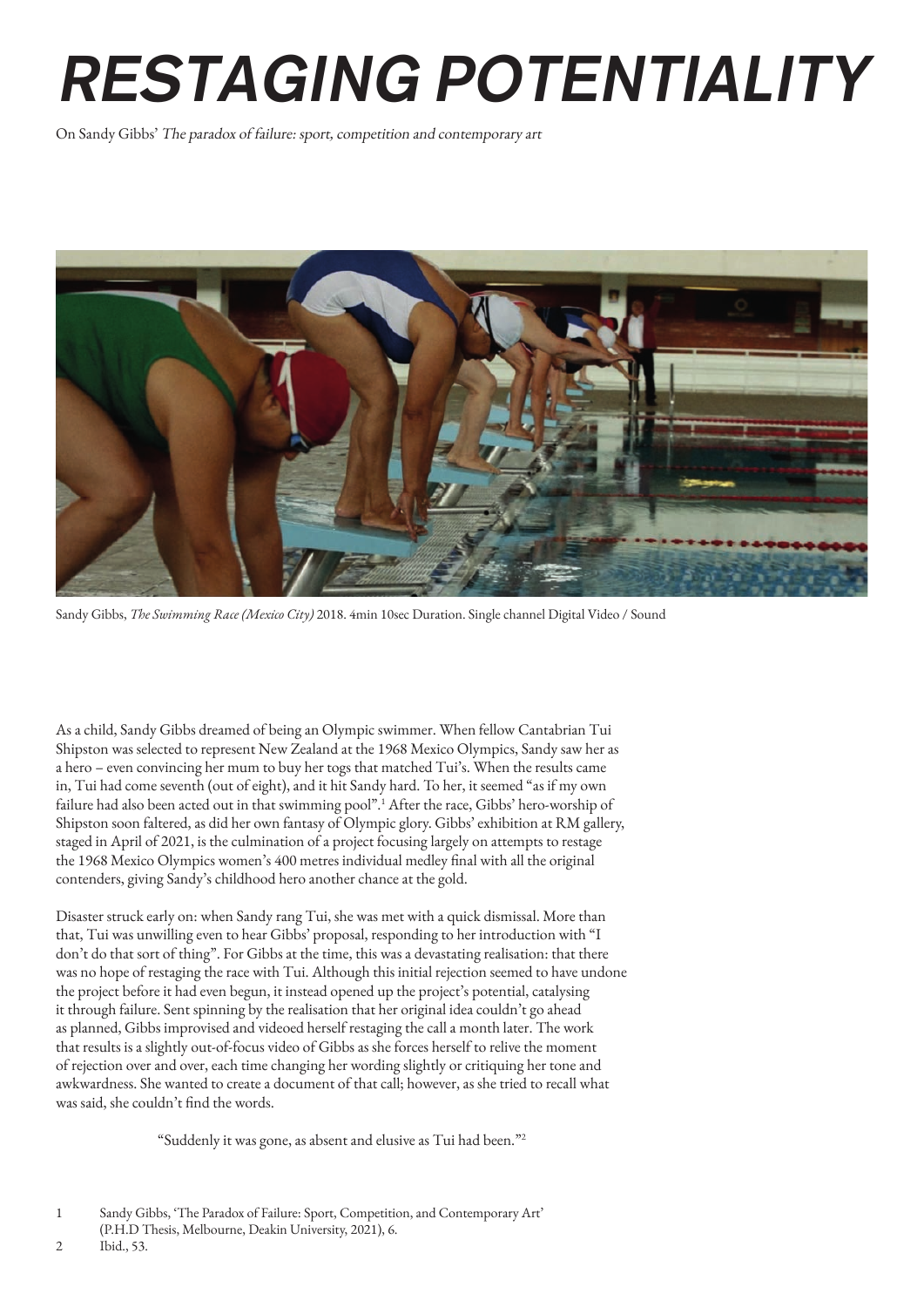The video is somehow both a restaging of that call and a rehearsal. As Sandy goes over what was said, what might have been said, and what could have been said, the call shifts from a document to an artist trying to come to terms with rejection. Through repetition and repositioning of wording and approach, Sandy holds that space open until it "builds to a denouement of sorts", and we realise alongside Sandy that the outcome of the call won't change. Tui would never say 'yes'. Sandy writes about Recalling Tui:

My disappointment and failure of never having made it as an Olympic swimmer and now the double dismay of not being able to enlist my childhood hero is etched on my face. And in a further indignity, it is seen by the audience as being absolutely hilarious.<sup>3</sup>



Sandy Gibbs, *Recalling Tui* 2016. 10min Duration. Single channel Digital Video / Sound

The humour in this work is intentionally bathetic; there is no resolution to the call – Tui never picks up.4 Speaking in the present tense, Sandy displaces us into an anxious space of waiting. It's strangely familiar, that weird kind of deferred optimism mixed in with dismay – maybe if I find the right words, I could call her back.

This moment marked a turning point in the project, as it went from "being about failure" to being "constituted by failure". Despite seemingly falling at the first hurdle, Gibbs never abandoned the idea to restage the swimming race. Instead, she explores how this rejection could open things up, and redefine the idea's potentiality in failure. Following on from Recalling Tui, she embarked on a quest to track down and enlist the other original competitors. This took the project to Germany, the UK, and Mexico, where all the original swimmers either declined to participate or proved to be elusive. Two possible leads dissolved when a private investigator Gibbs hired to find Marianne Seydel and Sabine Steinbach eventually wrote to say that neither swimmer wanted to be contacted, and that he couldn't pass on their details due to German privacy laws. No further attempts at convincing other swimmers to participate in the race were successful: the eight swimmers are present in the project only through their absence. Gibbs' failed attempts

3 Ibid., 55.

<sup>4</sup> *Bathos* can be described as an anticlimax, normal when shifting from a lofty or grand style to an overtly silly or ridiculous one. In *Recalling Tui* and other works in *The Paradox of Failure*, the anticlimax occurs through a repetition of actions that reveal their absurd nature.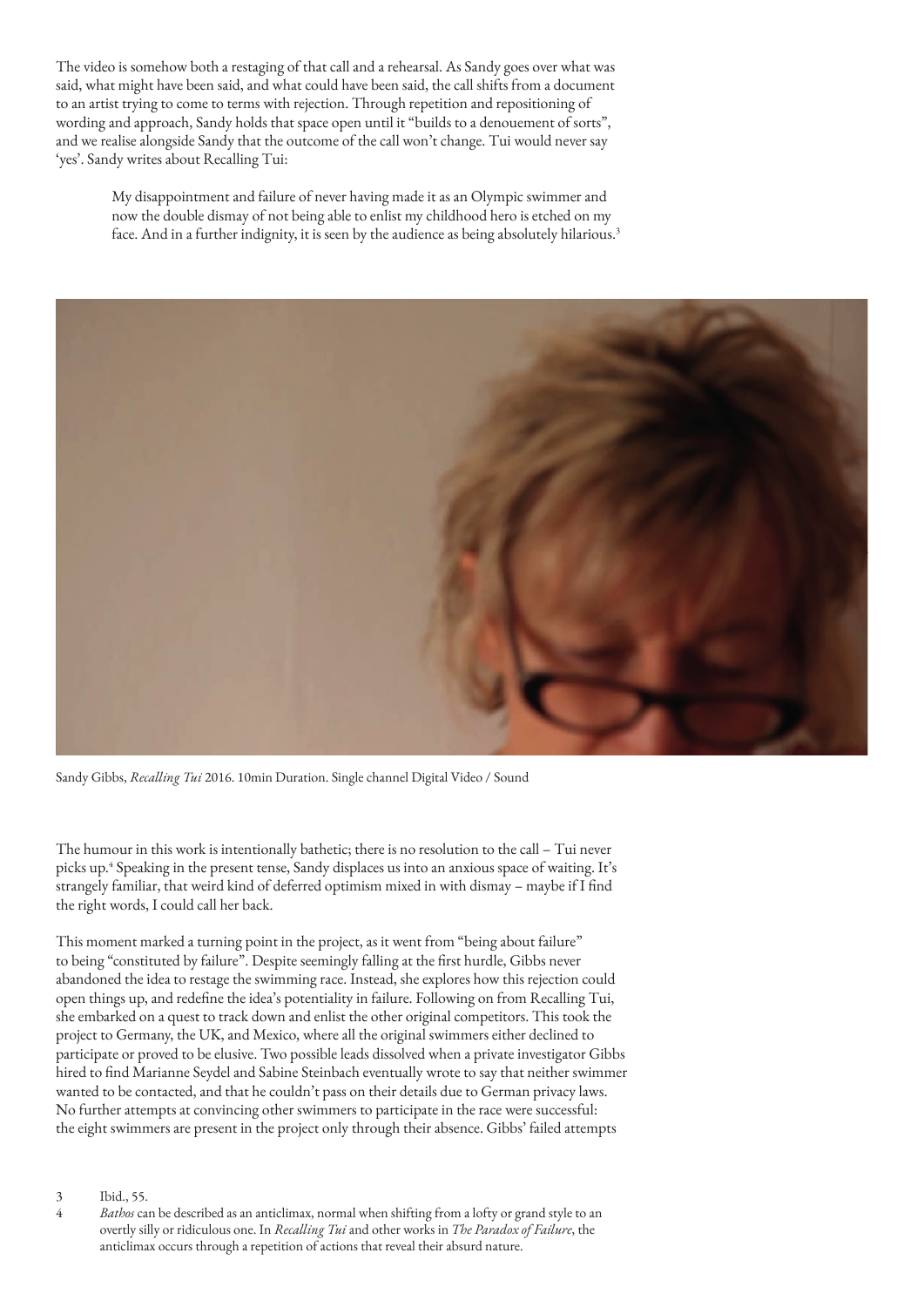to make contact revealed new pathways and strategies fell outside the purview of a simple reenactment. This is the specific potential of the work: the potential to fall apart at any moment. For potential is not just about what can happen, but what cannot.<sup>5</sup> As the paths towards the realisation of her initial idea closed in, other paths appeared, allowing the project to contort and shift in its response.

The works in The Paradox of Failure… are a series of sometimes tangential, oftentimes humorous investigations that "embody the critical potential of failure".<sup>6</sup> Gibbs frames these works as restaged events for a camera (as opposed to a live audience). For Gibbs restaging differs significantly from re-enactment or reperformance. Re-enactments/reperformances deal in the observation and reconstruction of historical events and, as such, follow a predetermined script that narrativise and reaffirm specific outcomes as being historical. In a re-enactment, traces of the past are remade in the present, and in a suspension of disbelief past and present events become displaced in time. Re-enactments are opportunities to revisit and redefine aspects of the past, linking them into the present. As a re-enactment unfolds, specific actions and situations can be reassessed from the vantage point of history; we know how this will end. Restaging, however, is somewhat looser, more akin to a rematch. Here, a past event is held in memory (remade) and, as the basis for a new set of actions and events, a restaging might have wildly different consequences.

For Gibbs, the strategy to restage events allows for a more undetermined outcome. Instead of a "faithful" re-creation of the events that unfolded in that swimming pool fifty years ago, Gibbs' idea was to offer a re-match – a chance to settle the score. This language has more crossover with sport than performance art, and as such is limber enough to allow for more surprising results. Gibbs invites reinterpretation, inauthenticity, and 'not quite rightness' in her restaging of the event.

Through her sometimes homespun recreations of uniforms, togs, costumes, and props, Gibbs nods to the 1968 Olympic games whilst making no claims for exacting historical accuracy. The costumes and props in the videos Space Girl Dance, Lighting an Old Flame, and How to Wear a Disguise have a makeshift quality, which Sandy describes in terms of amateur theatrics.<sup>7</sup> In Lighting an Old Flame, Gibbs runs triumphantly up a steep Wellington walkway holding a cardboard torch aloft. Upon reaching a small landing, she positions the torch towards a cauldron (also cardboard), causing cardboard flames to appear after a jump cut. With a shift in footing, a few helium balloons are released in celebration. Although knowing, hammed up and hilarious, this work doesn't feel ironic or cynical. Instead, it has the sincerity of cosplay, a loving recreation by a superfan. These restagings open up sites of exception, in which the 'normal' world becomes a precarious mirror to Gibbs' childhood fandom of Tui Shipston and dreams of Olympic Glory.<sup>8</sup>

The swimming costumes in The Swimming Race and Tui's Olympic outfit seen in Stadium Walk were made specifically for the project and based on blurry photographs and footage.<sup>9</sup> These costumes feel somehow different from those in Lighting an Old Flame or Space Girl Dance, more like exacting reproductions. Perhaps this is because they feel less like a costume and more like a uniform. When we see Gibbs in these costumes, she is more serious and subdued than in the other works. In a way she is closer to Recalling Tui in these moments, back at the beginning of the project, in that indeterminate space between success and failure. When Gibbs wears these costumes in the Olympic stadium and at the pool in Mexico City, she steps beyond the fourth wall and into a different place and time. In these videos, Gibbs almost becomes Tui Shipston, taking her place as contender and, in doing so, rewrites herself into the history of the race. In donning these uniforms Gibbs shifts from putting on a disguise to embodying her childhood hero.

6 Sandy Gibbs, 'The Paradox of Failure', 3.

9 These video works are projected onto perpendicular walls of RM Gallery and play simultaneously, their soundtracks bleeding over one another. In this arrangement and in their production quality, they have a different, more cinematic quality to the other videos that play on screens mounted around the edge of the space.

<sup>5</sup> Giorgio Agamben, 'On Potentiality', in *Potentialities: Collected Essays in Philosophy*, trans. Daniel Heller-Roazen, Meridian: Crossing Aesthetics (Stanford, Calif: Stanford University Press, 1999), 177.

Ibid., 60.

<sup>8</sup> Ibid., 62.